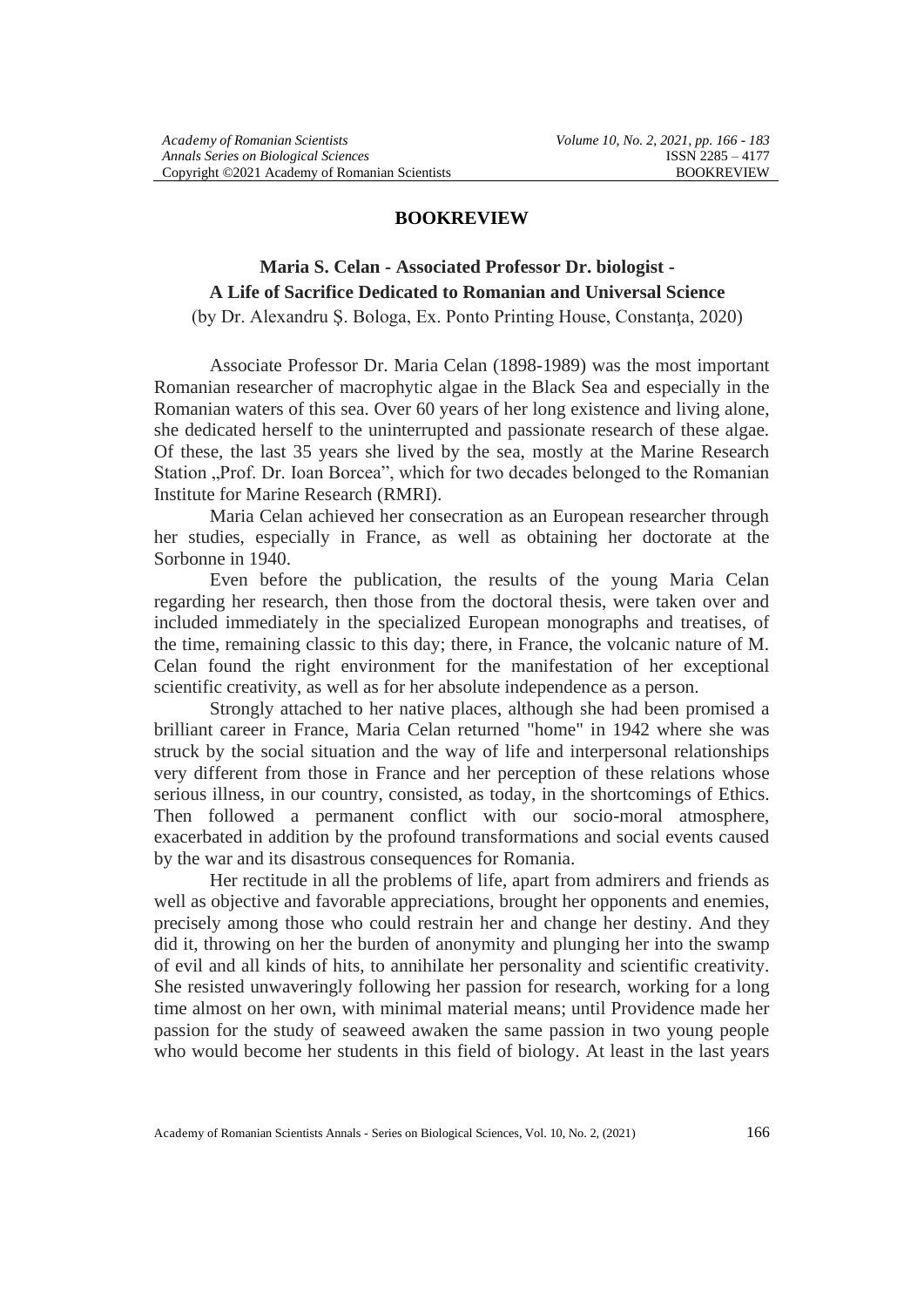of her life, she enjoyed the sincere friendship and support of these young collaborators, today personalities of Romanian science.

And in order for "the truth to come to light", as it is destined, although towards the end of her tormented life, the man appeared to repair the injustices suffered by Maria Celan. This is her student and collaborator in algology, Dr. Alexandru Ş. Bologa, former scientific director of the National Institute for Marine Research and Development "Grigore Antipa" from Constanta, full member of the Romanian Academy of Scientists. He was endowed by the same Providence, with all the qualities and attributes expressed in words in the *Dictionary of the Romanian Language*, such as gratitude, appreciation, affection and reverence, boundless, for his master Maria Celan, but also with the weapons of character necessary to remove in the light of the true personality in science of M. Celan: Devotion, Dedication, Rigorousness, Perseverance, Labor.

I do not know, in the Romanian space, another "student" to do, to work so much and with so much love for the memory of his master, as Alexandru Bologa worked and works. With the perseverance and meticulousness of the archaeologist who carefully digs up the treasures of the fortress, removing the heavy earth of oblivion, he explores the archives, studies and interprets the documents related to the life and scientific creation of Maria Celan, releases from the correspondence with the scientific personalities of the time, the light of their superlative assessments regarding the person and work of his master. He studies numerous approaches of M. Celan and reveals the importance and topicality of her proposals regarding the organization of research and protection of the renowned Maritime DunesReserve from Agigea, together with the building of the Marine Research Station "Professor Dr. Ioan Borcea", or the objectivity and vigor of her struggles in defense of her rights and justice. In all these cases, her visionary-constructive spirit, proven and attested by time, is always noticeable.

In this way, A. Bologa has published 8 articles so far, between 1989 and 2020, to which is added the present volume *Maria S. Celan - associate professor doctor biologist - a life of sacrifice dedicated to Romanian and universal science*, 102 pages, with 24 figures, in the Publishing house Ex Ponto Constanta, 2020.

In this volume, in order to fulfill the proposed purpose and in the spirit of the above relating, the author presents biographical data of Maria Celan, the places and institutions in Austria and France where she did her scientific training and doctorate (at the Sorbonne in 1940). Further, her pilgrimage, usually forced by unfavorable circumstances, from the Agronomic Institute of Iassy, to the *Universitatea Mihăileană* of the same municipality, then to the University "C.I. Parhon" in Bucharest, and from there for the longest period of her life and scientific carieer, at the Marine Research Station "Professor Dr. Ioan Borcea" from Agigea. Of particular revealing importance for M. Celan's relations with the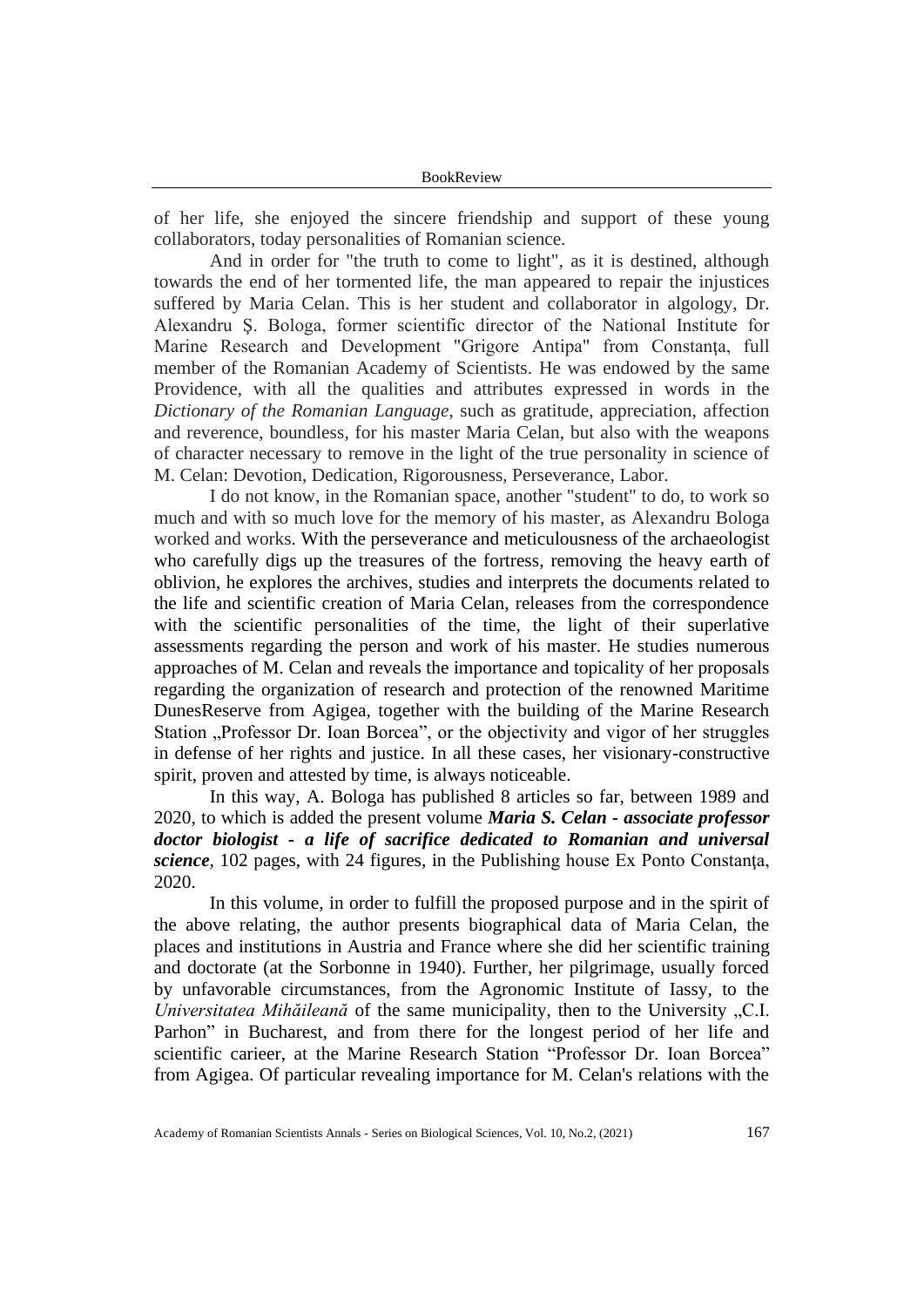scientific personalities of the time is the correspondence with Academician Grigore Antipa, Professor Emanoil C. Teodorescu - corresponding member of the Academie des Sciences of the Institut de France, Academician Vasile Mârza, Academician Constantin I. Parhon, Professor Nicolae Sălăgeanu, Academician Erasmus I. Nyárády, Professor Traian Ştefureac, Lecturer Dr. Ana Fabian, Dr. Eng. Cristian D. Stoiculescu and others.

Of the many superlative impressions and appreciations of Maria Celan's competence and achievements, the most important remain those of **M.A. Guilliermond** - member of the Institut de France, professor at the Sorbonne, appreciations expressed in the Report on the doctoral thesis of Maria Celan in his capacity as principal supervisor of the thesis entitled: "**Recherches Cytologiques sur les Algues rouges**". The appreciations of the scientific achievements included in the four and a half typed pages are concentrated in the following two lines:  $J_t$ *(the thesis) is of course one of the best botanical theses that have been defended at the Sorbonne in recent years".*

In the volume of Dr. Alexandru Bologa, we can easily notice the harassment and injustices of all kinds that have been hit, even since returning to Romania, being enough to mention the most important:

1) Although with the publications in French scientific journals and with the valuable thesis published in 1941 she could have immediately held a position as an associate professor, this was only done in 1949 (!).

2) Invited by renowned Russian algologists to work in their laboratories and libraries, or to participate in important congresses, although she had the support of important personalities such as Academician C.I. Parhon and others, she never received approval to go to the USSR. There is an explanation here, because being a Bessarabian who came to Romania after the union with themother country, those who left Bessarabia were "punished" by the long hand of Moscow. My experience too is uplifting in this regard.Being the only possibility to study abroad, in institutions, laboratories and libraries much more equipped than ours, in the third year of college (1953-1954) I also asked to go to the USSR, but my request was rejected while other colleagues were able to leave.To my question, in an audience, why I am not given approval, comrade Rector Professor Jean Livescu answered me: "Because your father fought against the Soviet Union" (where in fact he died). Q.E.D.

3) The collaboration in the drafting of the *Treaty of Algology* by the Academy of the Socialist Republic of Romania, under the editorship of Professor Ştefan Pétérfi and Dr. Alexandru Ionescu, in its capacity as the best specialist in marine macrophyte algae, was interrupted.

4) Maria Celan's work submitted for publication to the Academy ("Materials for the knowledge of algological research in the Black Sea"), received very favorable approval from Professor N. Sălăgeanu in October 1949, but the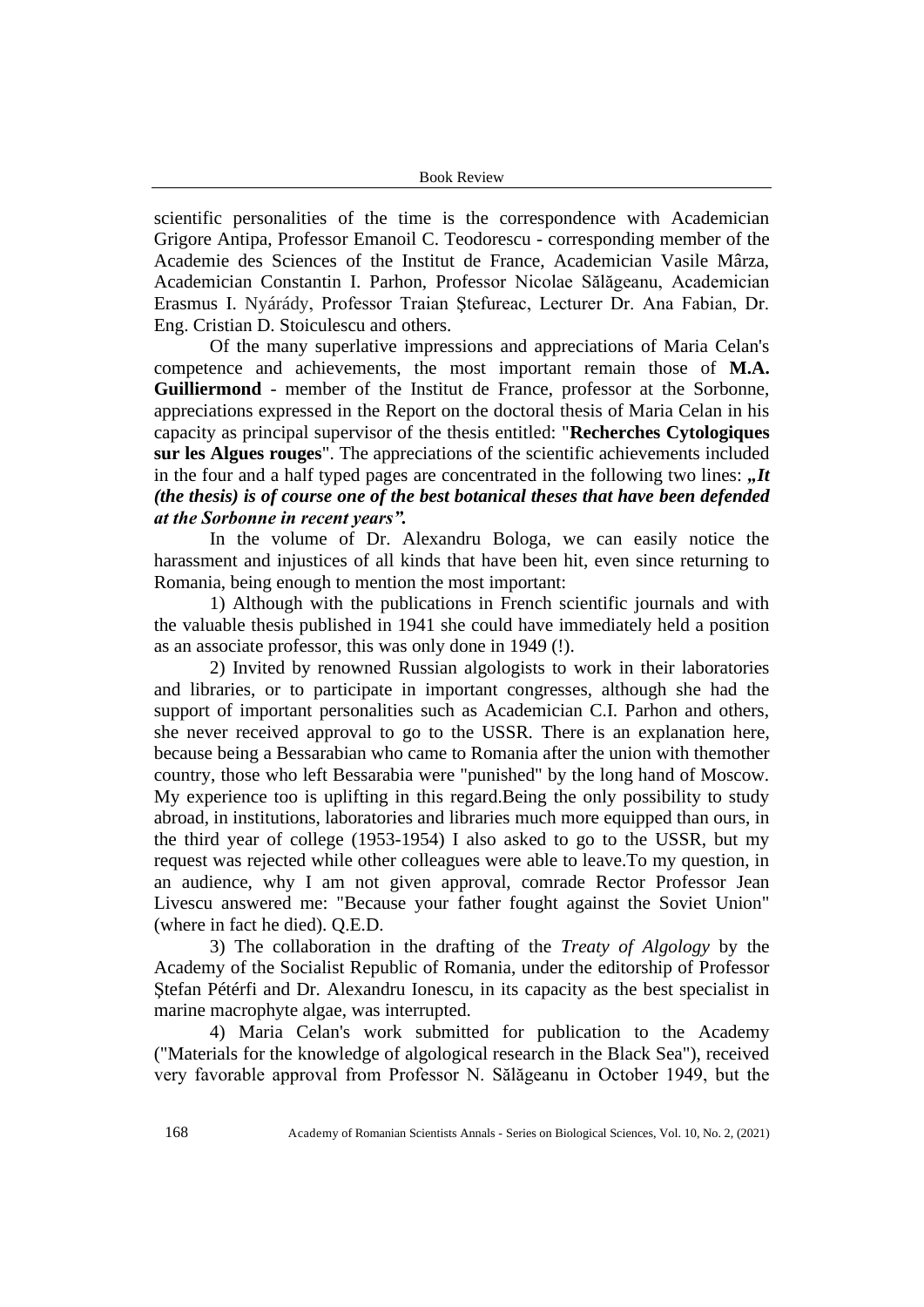manuscript disappeared, being stolen by those who needed these informations. However, it reappeared after 6 years (!) and was returned to her, without being published.

5) In the period 1961-1963, Maria Celan was ordered and "evacuated" from the Station in Agigea, where she had her home and place of work, especially under pressure from personalities outside the station, from Bucharest, who also campaigned for the taking of the station from the University of Iassy and its inclusion in RMRI, which has been achieved for the next twenty years!

6) Finally, the adversity of the same people together with their work teams from the RMRI, in which Dr. Maria Celan also worked after the inclusion of the Station "Professor Dr. Ioan Borcea", manifested towards her until the end of her life, by refusing to be celebrated on the occasion of any anniversary, as usual, although proposals were made both inside the Institute and outside.

Another valuable information that readers find in this volume of Dr. A. Bologa about Maria Celan, is the constant interest and numerous steps taken by her, to all forums competent for the protection of the Maritime Dunes Reserve in Agigea, unique in Romania and in the world for its richness and floristic and faunal importance with endemisms and exceptional novelties for science. Knowing these concerns of Maria Celan, Dr. Eng. Cristian D. Stoiculescu from the Institute of Forestry Research and Management and honorary custodian of the Commission for the Protection of Natural Monuments of the Romanian Academy, proposed in one of the Reports to the Commission: **"Knowing, preserving and perpetuating the Maritime dunes reserve from Agigea, with its romantic charm, so loved by Borcea and Celan, where the echo of the pathetic turmoil of their generous and good spirits still resonates, is a sacred duty that cannot be ignored without to be covered by the blame of foreignness and posterity".**

The author of this volume also informs us about the rapid and constant reception and integration of the results obtained by Maria Celan in the research on red algae in the world scientific heritage, as for example in the treatise of M.A. Guilliermond, published in the famous Hermann Publishing house, or in the book of the algologist F. Magne, from the same period. Likewise, the Soviet Marine Bibliography took over entirely the results of Maria Celan, in the *Determinator of the green, brown and red algae* of the algologist A.D. Zinova, results also taken by algologists like A.A. Kalughina Gutnik, a.o. In addition, Maria Celan collaborated with many other algologists from Austria, France, USSR, who appreciated her scientific work.

In the volume, the author also includes broader personal memories and considerations about the life and work of Dr. Maria Celan, as well as those of some former close persons who knew and appreciated her.

And so, A. Bologa, through his passionate, hard and fruitful work, as a historian of science and disciple and collaborator, removes from anonymity and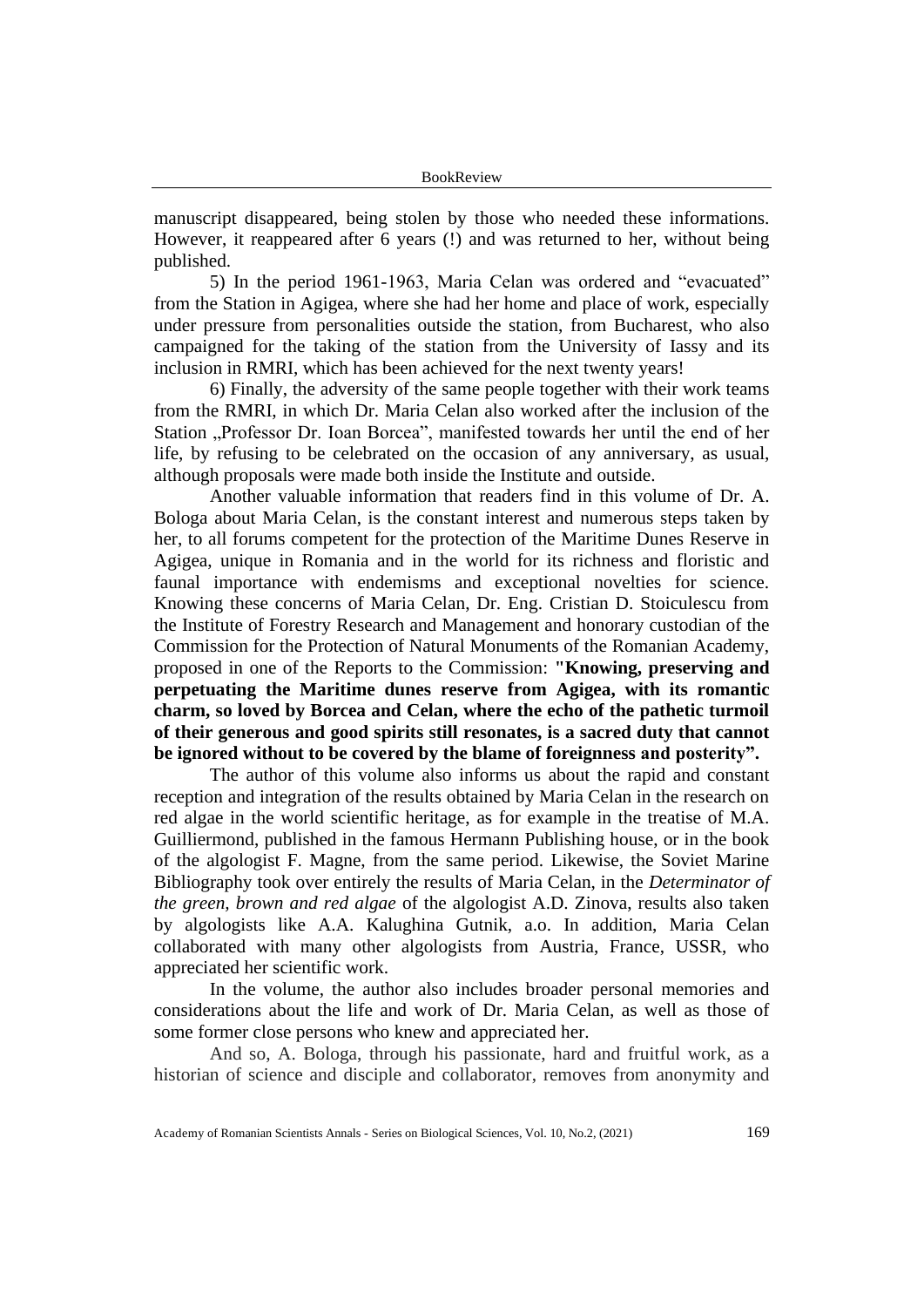#### Book Review

restores to the history of Romanian and European science and algology, the exceptional personality of Maria Celan, bright and generous through her important scientific and social activity. Another reason for satisfaction for the Romanian biological science and an example of work and dedication, both for young and old researchers. We congratulate the author and thank him for enriching the pantheon of Romanian biological science with another valuable personality. We also congratulate him for the noble concern regarding the history of Romanian science, nobility that accompanies him from his own genealogical tree.

### Professor Emeritus Dr. Ionel Andriescu

University "Alexandru Ioan Cuza" Facultaty of Biology Av. Carol I B, No. 20 700505- Iassy- ROMANIA E-mail: <anion@uaic.ro>, <<u>andriescu\_ionel@yahoo.fr</u>>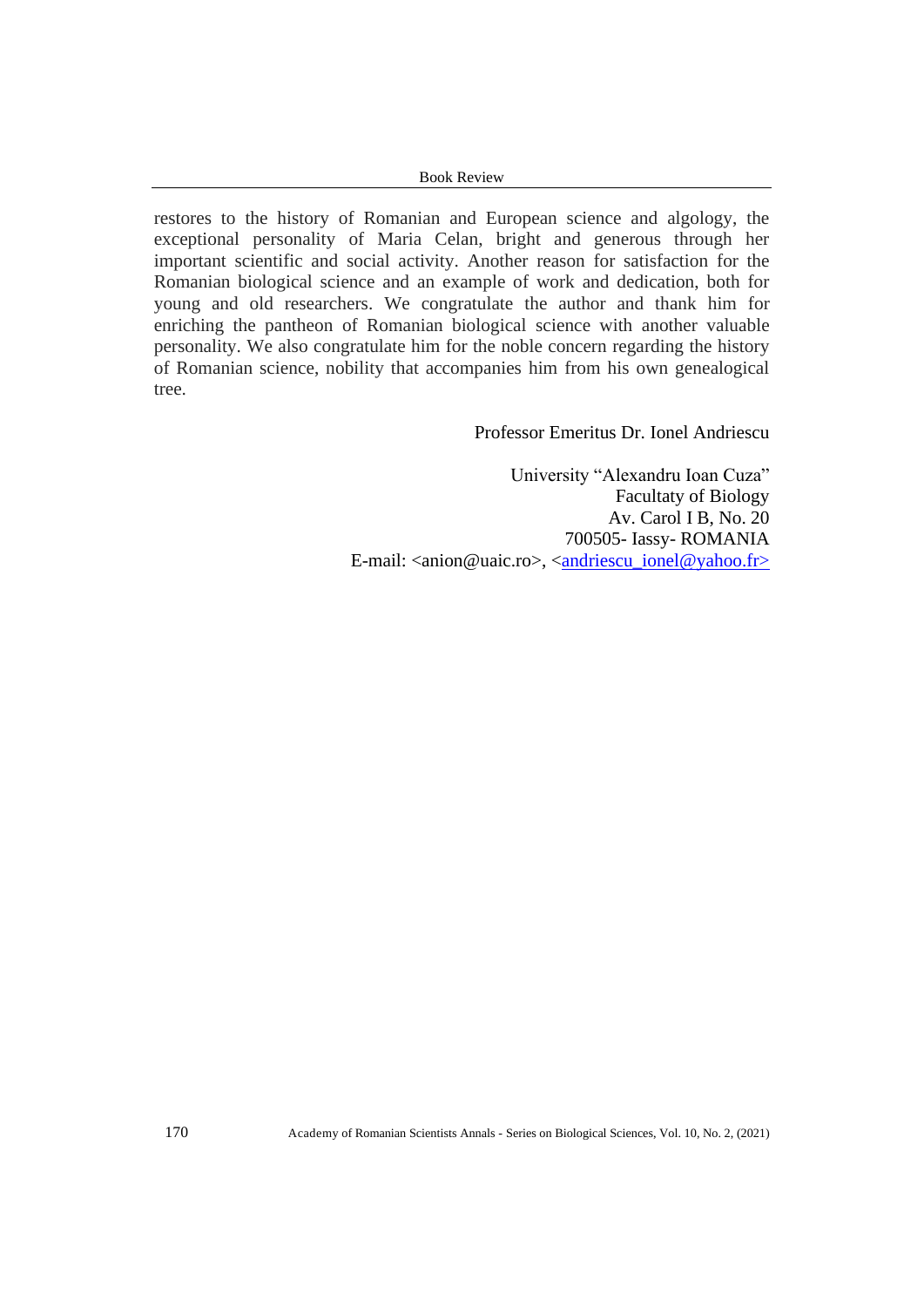#### **RECENZIE**

## **Maria S. Celan - conferenţiar dr. biolog - o viaţă de sacrificiu dedicată ştiinţei româneşti şi universale**

(de dr. Alexandru Ş. Bologa, Ed. Ex. Ponto, Constanţa, 2020)

Conferenţiar dr. Maria Celan (1898-1989) a fost cel mai important cercetător român al algelor macrofite din Marea Neagră şi mai ales din apele româneşti ale acestei mări. Peste 60 de ani din îndelungata sa existenţă şi trăind singură, i-a dedicat cercetării neîntrerupte şi pasionate a acestor alge. Dintre aceştia, ultimii 35 de ani i-a trăit pe malul mării, în cea mai mare parte la Stațiunea de Cercetări Marine "Prof. dr. Ioan Borcea", care două decenii a apartinut Institutului Român de Cercetări Marine din Constanta.

Consacrarea drept cercetător de talie europeană şi-a realizat-o Maria Celan prin studiile făcute mai ales în Franţa, ca şi prin obţinerea doctoratului la Sorbona în 1940.

Încă înainte de publicare, rezultatele tinerei Maria Celan privind cercetările sale, apoi cele din teza de doctorat, au fost preluate şi incluse imediat în monografiile şi tratatele de specialitate, europene, ale timpului, ele rămânând clasice până astăzi; acolo, în Franţa, firea vulcanică a Mariei Celan, a găsit mediul propice pentru manifestarea creativităţii ei ştiinţifice excepţionale, precum şi pentru independenţa ei absolută ca persoană.

Ataşată puternic de locurile de baştină, deşi i se promisese o carieră strălucită în Franța, Maria Celan se întoarce "acasă" în 1942 unde se lovește de situaţia socială şi de modul de viaţă şi relaţiile interumane foarte diferite de cele din Franța și de percepția ei a acestor relații a căror boală gravă, la noi, a constat, ca şi astăzi, în carenţele Eticei. A urmat apoi un conflict permanent cu ambianţa socio-morală de la noi, exacerbată în plus de profundele transformări şi evenimente sociale cauzate de război şi de urmările lui dezastroase pentru România.

Rectitudinea ei în toate problemele vieţii, în afară de admiratori şi prieteni precum şi de aprecieri obiective şi favorabile, i-au adus şi adversari şi duşmani, tocmai printre cei ce puteau să-i frâneze şi să-i modifice destinul. Şi au făcut-o, aruncând asupra ei obrocul anonimatului şi scufundând-o în mlaştina răutăţilor şi loviturilor de tot felul, pentru a-i anihila personalitatea și creativitatea științifică. A rezistat urmându-şi neabătut pasiunea cercetării, lucrând mult timp aproape pe cont propriu, cu mijloace materiale minime, până când Providenţa a făcut ca pasiunea ei pentru studiul algelor marine, să trezească aceiaşi pasiune la doi tineri ce aveau să devină elevii ei în acest domeniu al biologiei. S-a bucurat măcar în ultimii ani ai vieţii de prietenia sinceră şi de sprijinul acestor tineri colaboratori, astăzi personalităţi ale ştiinţei româneşti.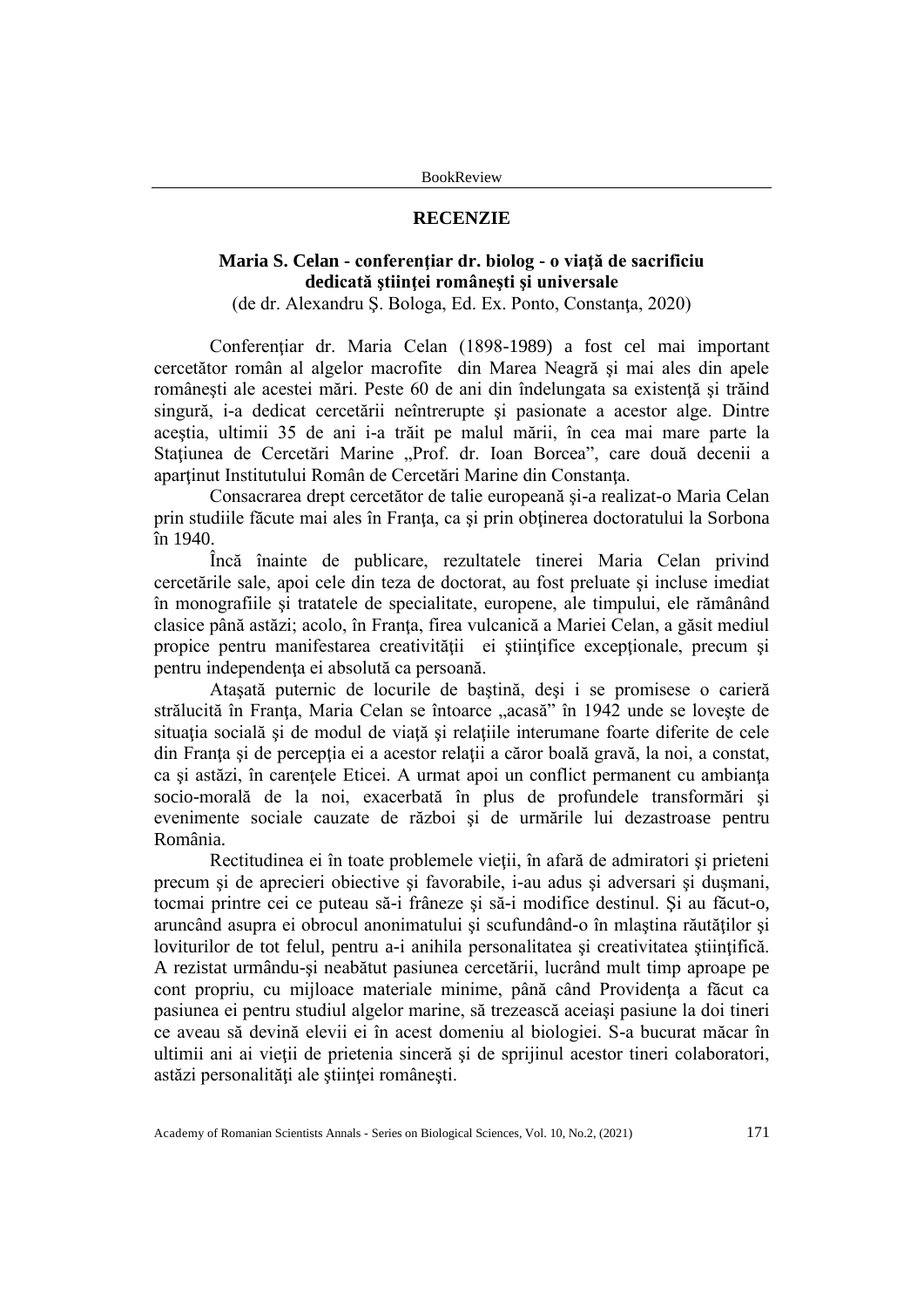#### Book Review

Şi pentru ca "adevărul să iasă la lumină", cum este hărăzit, deşi spre sfârșitul vietii ei chinuite, s-a ivit omul care să repare nedreptățile suferite de Maria Celan. Acesta este elevul şi colaboratorul său în algologie, dr. biolog Alexandru Ş. Bologa, fost director ştiinţific al Institutului Naţional de Cercetare-Dezvoltare Marină "Grigore Antipa" din Constanţa, membru titular al Academiei Oamenilor de Ştiinţă din Romania. Domnia sa a fost înzestrat de aceiaşi Providenţă, cu toate calităţile şi atributele exprimate prin cuvinte în Dicţionarul Limbii Române, precum recunoștință, apreciere, atașament și respect, nemărginite, pentru magistrul său conferenţiar dr. Maria Celan, dar şi cu armele caracterului necesare pentru scoaterea la lumină a adevăratei personalități în ştiinţă a Mariei Celan: Devotament, Dedicaţie, Acribie, Perseverenţă, Strădanie.

Nu cunosc, în spațiul românesc, un alt "elev" care să facă, sa lucreze atât de mult şi cu atâta dragoste pentru memoria magistrului său, aşa cum a lucrat şi lucrează Alexandru Bologa. Cu stăruinţa şi meticulozitatea arheologului care dezgroapă cu grijă comorile cetăţii, îndepărtând greul pământ al uitării. A. Bologa cercetează arhivele, studiază şi interpretează documentele referitoare la viaţa şi creatia științifică a Mariei Celan, eliberează din corespondența cu personalitățile ştiinţifice ale timpului, lumina aprecierilor superlative ale acestora privind persoana şi opera magistrului său. Studiază numeroase demersuri ale Mariei Celan şi relevă importanţa şi actualitatea propunerilor sale privind organizarea cercetării şi protecţia celebrei rezervaţii de dune maritime de la Agigea, împreună cu clădirea Stațiunii de Cercetări Marine "Prof. Dr. Ioan Borcea", sau obiectivitatea şi vigoarea luptelor sale în apărarea drepturilor şi dreptăţii ei. În toate aceste cazuri se remarcă totdeauna spiritul ei vizionar-constructiv, adeverit şi atestat de timp.

În acest fel A. Bologa a publicat până în prezent 8 lucrări, între 1989 şi 2020, cărora se adaugă prezentul volum *Maria S. Celan - conferenţiar doctor biolog - o viaţă de sacrificiu dedicată ştiinţei româneşti şi universale*,102 pagini, cu 24 de figuri, în editura Ex Ponto Constanţa, 2020.

În acest volum, spre îndeplinirea scopului propus şi în spiritul relatărilor de mai sus, autorul prezintă date biografice ale Mariei Celan, locurile şi instituţiile din Austria şi Franţa unde si-a făcut pregătirea ştiinţifică şi doctoratul (la Sorbona în 1940). În continuare, peregrinarea ei, de obicei, silită de împrejurări defavorabile, de la Institutul Agronomic din Iaşi, la Universitatea Mihăileană din același municipiu, apoi la Universitatea "C. I. Parhon" din București, iar de aici pentru cea mai lungă perioadă din viaţă şi de cercetare ştiinţifică, la Staţiunea de Cercetări Marine "Prof. Ioan Borcea" de la Agigea. De o deosebită importanță revelatoare pentru relaţiile M. Celan cu personalităţile ştiinţifice ale timpului este corespondenţa cu acad. Grigore Antipa, cu prof. Emanoil C. Teodorescu membre corespondant de l`Academie des Sciences de l`Institut de France,acad. V.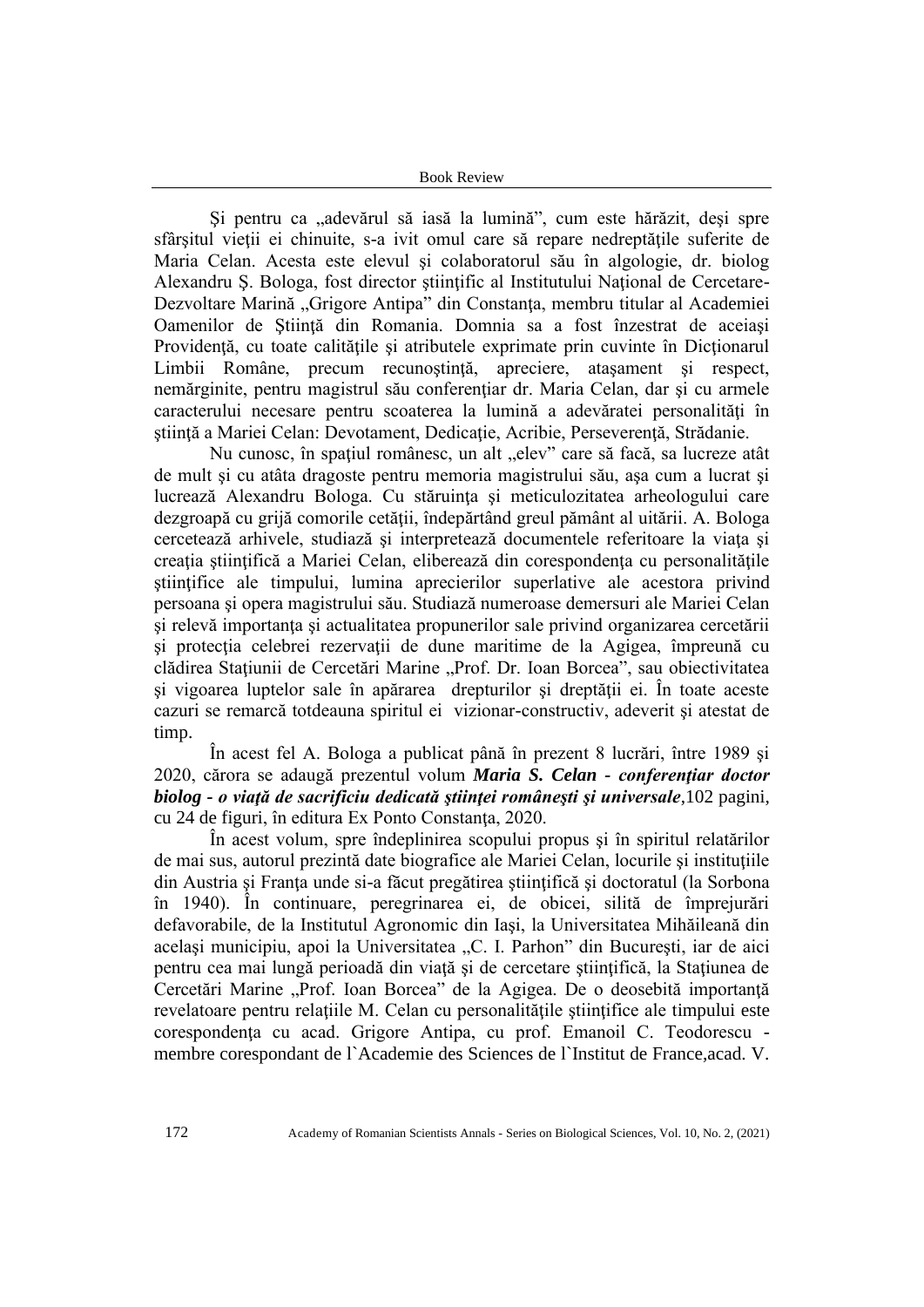Mârza, acad. C.I. Parhon, prof. N. Sălăgeanu, acad. E.I. Nyarady, prof. Traian Ştefureac, conf. dr. Ana Fabian, dr. ing. Cristian D. Stoiculescu ş.a.

Dintre numeroasele impresii şi aprecieri superlative la adresa competenţei şi realizărilor Mariei Celan, cele mai importante rămân cele ale lui **M.A. Guilliermond -** membre de l`Institut de France, professeur à la Sorbone, aprecieri exprimate în Raportul asupra tezei de doctorat a Mariei Celan în calitatea lui de conducător principal al tezei intitulate: "Recherches Cytologiques sur les Algues **rouges"**. Aprecierile realizărilor ştiinţifice cuprinse în cele patru pagini şi jumătate dactilografiate, sunt concentrate în următoarele două rânduri: *"Ea (teza) este desigur una dintre cele mai bune teze de botanică care au fost susţinute la Sorbona în aceşti ultimi ani"*

În volumul dr. Alexandru Bologa, putem sesiza cu uşurinţă, şicanele şi nedreptățile de tot felul de care s-a lovit, chiar de la întoarcerea în țară, fiind suficient să le menționăm pe cele mai importante:

1) Deşi cu publicaţiile din revistele ştiinţifice franceze şi cu valoroasa teză publicată in 1941 ar fi putut ocupa imediat un post de conferenţiar, în România, acest lucru s-a înfăptuit abia în 1949 (!).

2) Invitată de algologii ruşi de renume să lucreze în laboratoarele şi bibliotecile lor, sau să participe la congrese importante, deşi a avut sprijinul unor personalităţii importante ca acad. C. I. Parhon şi alţii, nu a primit niciodată aprobarea să meargă în U.R.S.S. Aici există o explicaţie, pentru că fiind basarabeancă venită în România după unirea ca ţară, cei plecaţi din Basarabia erau "pedepsiți " de mâna lungă a Moscovei. Și experiența mea este edificatoare în acest sens. Fiind singura posibilitate de a face studii în străinătate, în instituţii, laboratoare şi biblioteci mult mai dotate decât ale noastre, în anul trei de facultate(1953-1954) am cerut şi eu să merg în U.R.S.S., dar cererea mi-a fost respinsă în timp ce alți colegi au putut pleca acolo. La întrebarea mea, într-o audienţă, de ce nu mi se dă aprobare, tovarăşul Rector prof. Jean Livescu mi-a răspuns: "Pentru că tatăl Dumitale a luptat împotriva Uniunii Sovietice" (unde de altfel a şi murit). Q.E.D.

3) Colaborarea la realizarea *Tratatului de Algologie* de către Academia Republicii Socialiste România, sub redacţia prof. Ştefan Pétérfi şi dr. Alexandru Ionescu, în calitatea ei de cel mai bun specialist în algele macrofite marine, a fost întreruptă.

4) Lucrarea Mariei Celan transmisă spre publicare la Academia Română ("Materiale pentru cunoașterea cercetărilor algologice din Marea Neagră"), a primit aprobare foarte favorabilă din partea prof. N. Sălăgeanu în octombrie 1949, dar manuscrisul a dispărut, fiind sustras de cei ce aveau nevoie de aceste informaţii. El a reapărut totuşi, după 6 ani (!) şi i-a fost restituit, fără a fi publicat.

5) În perioada 1961-1963 s-a dispus și procedat la "evacuarea" Mariei Celan din Staţiunea de la Agigea, unde avea domiciliul şi locul de muncă, în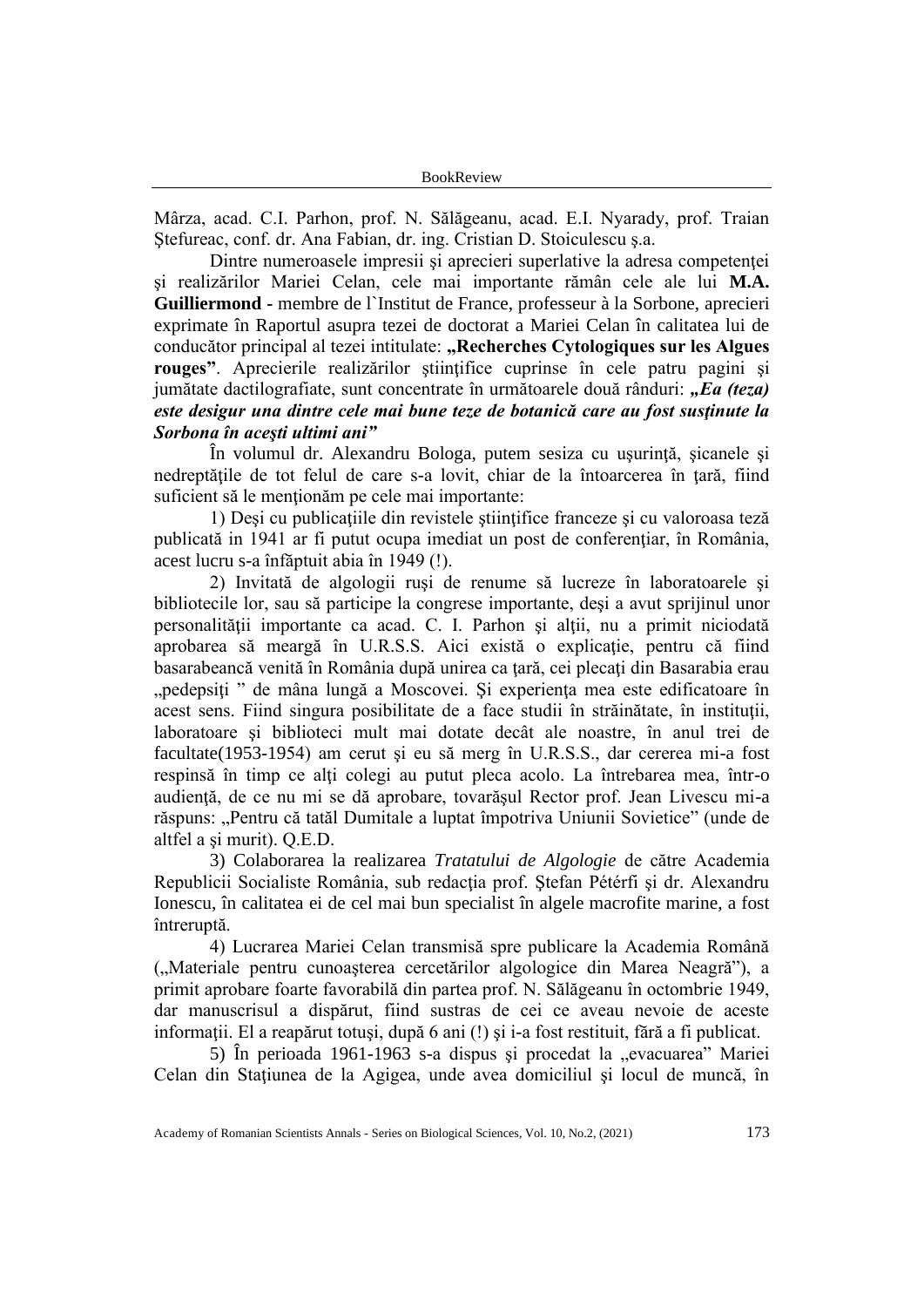special la presiunea unor personalități din afara Stațiunii, din București și Cluj, care militau de asemenea pentru luarea Statiunii de la Universitatea din Iasi si includerea ei în noul Institut Român de Cercetări Marine I.R.C.M.), ceea ce s-a şi realizat, pentru următorii douăzeci de ani!

6) În sfârşit, adversitatea aceloraşi persoane împreună cu colectivele lor de lucru din I.R.C.M. în cadrul căruia a lucrat şi dr. Maria Celan după includerea Stațiunii "Prof. dr. Ioan Borcea", s-a manifestat față de Domnia sa până la sfârșitul vieții, refuzând să fie sărbătorită cu prilejul vreunei aniversări asa cum se obişnuieşte, cu toate că s-au făcut propuneri atât din interiorul Institutului cât şi din afară.

O altă informaţie preţioasă pe care o găsesc cititorii în prezentul volum al dr. A. Bologa despre Maria Celan, este interesul permanent şi demersurile numeroase făcute de aceasta, către toate forurile competente pentru protecţia Rezervației de dune maritime de la Agigea, unică în România și în lume pentru bogăţia şi importanţa floristică şi faunistică cu endemisme şi noutăţi excepţionale pentru ştiinţă. Cunoscând aceste preocupări ale Mariei Celan, dl. ing. dr. Cristian D. Stoiculescu de la Institutul de Cercetări şi Amenajări Silvice şi custode onorific al Comisiei pentru Ocrotirea Monumentelor Naturii a Academiei Române, a propus într-unul din Rapoartele către Comisie: "Cunoașterea, conservarea și **perpetuarea rezervaţiei de dune maritime de la Agigea, cu farmecul ei romantic, atât de iubită de Borcea şi Celan, unde răsună încă ecoul frământărilor patetice ale spiritelor lor generoase şi bune, este o datorie sacră care nu poate fi ignorată fără a fi acoperiţi de blamul străinătăţii şi al posterităţii".**

Autorul volumului de faţă ne informează de asemenea asupra receptării şi integrării rapide şi constante a rezultatelor obţinute de Maria Celan în cercetările asupra algelor roşii în patrimoniul ştiinţific mondial, ca de exemplu în tratatul prof. M. A. Guilliermond, publicat în celebra editură Hermann, sau în cartea algologului F. Magne, din aceeaşi perioadă. La fel, Bibliografia marină sovietică, a preluat în întregime rezultatele Mariei Celan, în *Determinatorul algelor verzi, brune şi roşii* a algologului A.D. Zinova, rezultate preluate de asemenea de algologi ca A.A. Kalughina Gutnik, etc. În plus Maria Celan a colaborat cu mulţi alți algologi din Austria, Franța, U.R.S.S., care i-au apreciat activitatea științifică.

În volum, autorul include de asemenea amintiri şi consideraţii personale mai ample despre viaţa şi activitatea conf. dr. Maria Celan, ca şi pe acelea ale unor foşti apropiaţi ai ei care au cunoscut-o şi apreciat-o.

Şi astfel, Alexandru Bologa, prin munca pasionată, trudnică şi rodnică, de istoric al științei și de discipol și colaborator, scoate din anonimat și redă istoriei ştiinţei şi Algologiei româneşti şi europene, personalitatea de excepţie a Mariei Celan, luminoasă și generoasă prin activitatea importantă, științifică și socială. Încă un motiv de satisfacţie pentru ştiinţa biologică românească şi un exemplu de